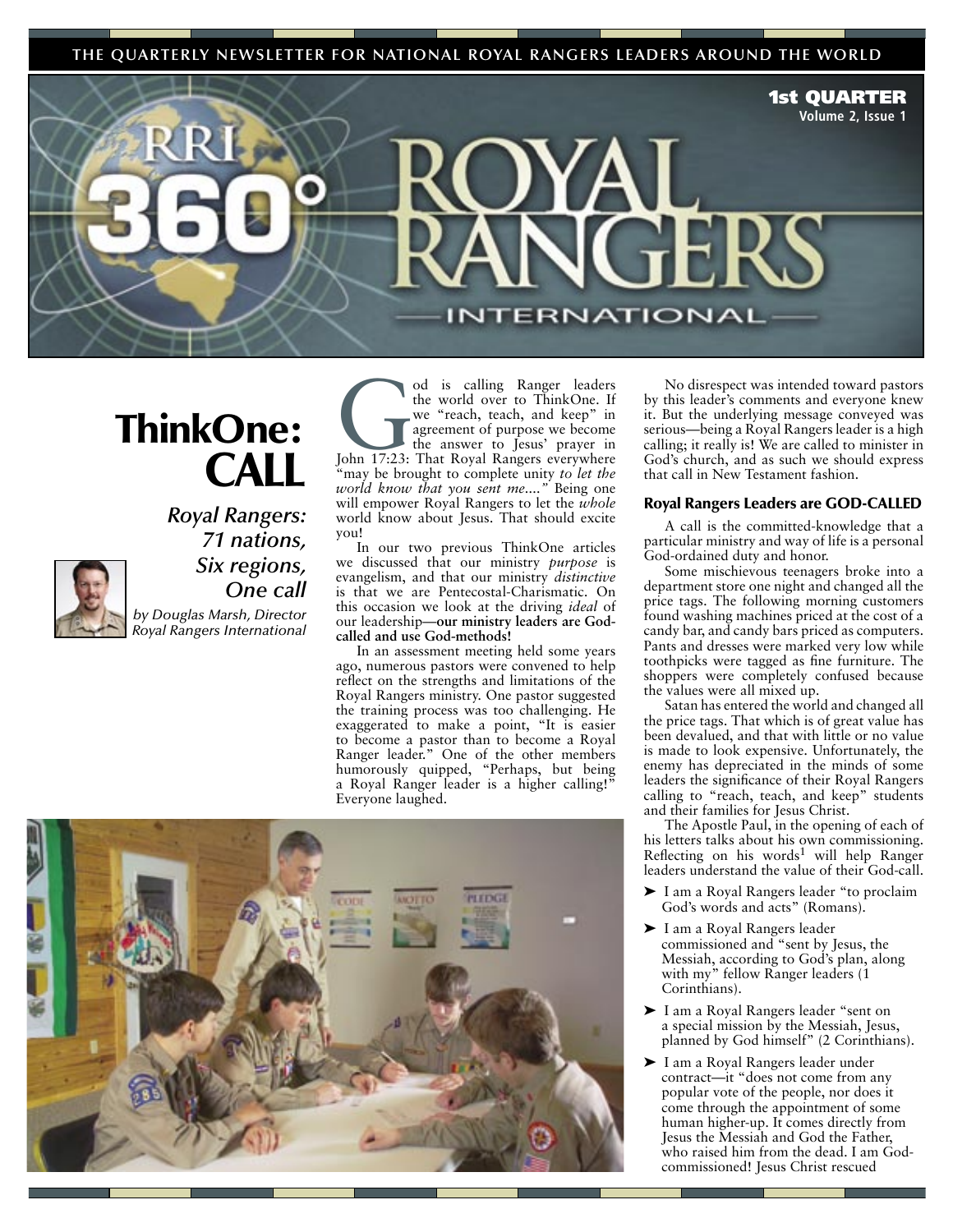- us from this evil world we're in by offering himself as a sacrifice for our sins. God's plan is that we all experience that rescue!" (Galatians).
- ➤ I am a Royal Rangers leader "under God's plan; I am a special agent of Christ Jesus" (Ephesians).
- ➤ I am a Royal Rangers leader because I am a "committed servant of Christ Jesus" (Philippians).
- ➤ I am a Royal Rangers leader "sent on a special assignment by Christ as part of God's master plan" (Colossians).
- ➤ I am a Royal Rangers leader "together with" my fellow Ranger leaders; I am not alone in this cause (1 and 2 Thessalonians).
- ➤ I am a Royal Rangers leader "under God our Savior's command" (1 Timothy).
- ➤ I am a Royal Rangers leader "carrying out God's plan laid out in the Message of Life by Jesus" (2 Timothy).
- ➤ I am a Royal Rangers leader because I "am God's slave and Christ's agent for ... getting out the accurate word on God and how to respond rightly to it. My aim is to raise hopes by pointing the way to life without end. This is the life God promised long ago—and he doesn't break promises! And then when the time was ripe, he went public with his truth. I've been entrusted to proclaim this Message by order of our Savior, God himself" (Titus).
- ➤ I am a Royal Rangers leader in spite of hardships; I am committed! (Philemon).

Why am I a Royal Rangers leader? Because I have been called by God himself! What an honor to be called to this cause and this lifestyle; what a responsibility.

But it's not sufficient to be called. God's call must be expressed in God's fashion.

### Royal Ranger Leaders Use GOD-METHODS

We are not commissioned to accomplish *our* purposes or to fulfill them in our own manner! We are called to do God's work God's way. He calls us to be shepherds after his own heart (Jeremiah 13:5).

Fortunately, the Bible is very clear about how to live out our call. As leaders we are expected to produce *spiritual* and *numeric* growth in Royal Rangers (Acts 16:5); to be spiritual leaders who influence students to become lifelong lovers of Jesus by following us as we follow Christ (1 Corinthians 11:1). Here are the New Testament methods that work 100% of the time used:

- ➤ Grow Royal Rangers by evangelism & discipleship (Acts 2:42- 43, 47): God expects Rangers to reach the spiritually lost. Then, through our activities, advancements, and other systems, we are to diligently and intentionally teach practices that promote the lifelong lifestyle of becoming more like Jesus.
- ➤ Grow Royal Rangers by worship & prayer (Acts 2:42-43): We are to encourage and promote worship and prayer in our meetings and around campfires. God richly blesses those who call on him (Romans 10:12).
- ➤ Grow Royal Rangers by multiplication (Acts 11:19-26): We are to follow the early church model—multiplication by duplication. Every outpost should pioneer other outposts, plural. This supports world evangelism by teaching students to reproduce themselves spiritually.
- ➤ Grow Royal Rangers by compassionate service (Acts 2:44-45): Students should be mobilized to serve and to sacrifice to meet the physical and spiritual needs of people as Jesus did—with compassion.
- ➤ Grow Royal Rangers by friendship (Acts 2:46): Nurturing strong friendships is biblical—God mandates it, students thrive on it. (More on this in our next edition of *RRI 360*°.)

Royal Rangers leaders are called. The call is not intended to make us feel good or look good. No! It is all about God. For that reason, wise leaders fulfill their calling God's way. As we serve with diligence, spiritual and numeric growth follows; guaranteed!

I think of what God is doing in Stuttgart, Germany. Martin Seiler and his leaders caught a vision of what God could do through them if they simply expressed their God-call with God-methods. Martin recently said, "We realized that if we isolated our outpost from the world, the world would infiltrate the outpost. So we determined to go to the world and change it!" Changing their world, they are! The outpost now numbers over 1,200, and they are helping establish groups around Germany and in other nations.

All the world-changing outposts I've had the privilege of visiting in the last years have been led by leaders convinced of their God-call, and committed to using God-methods to grow their outpost.

Let's ThinkOne: CALL. God has established Royal Rangers in 71 nations, six regions, and gives Rangers one leadership ideal, **we are God-called to reach the entire world with God-methods** (2 Chronicles 30:12).

1 Quotations taken from *The Message* by Eugene Petersen.

**During the week of July 17-21, 2006, an estimated 7,500 boys and men from the U.S. and many foreign countries will travel to Eagle Rock, Missouri U.S.A. for this oncein-a-lifetime event. From the dawn of the early morning through the dark starfilled night, many exciting events will capture the attention of the campers, from the National Archery and National Pinewood Derby Championships, to racing on the BMX or Mountain Bike course, even climbing on the Rappelling Tower and hot air balloon rides.**

**Special services will be held each evening in the amphitheater that can accommodate up to 10,000 campers. The state-of-the-art stage complex houses a large, elevated projection screen at center stage to highlight the evening speaker or a special part of the service.** 

**To sum it all up, begin making your plans to be at Camporama 2006 where you will experience great fun and fellowship and be personally challenged to a higher level of love and commitment to our Lord and Master Ranger, Jesus Christ!** 



**[FOR MORE INFORMATION PLEASE VISIT WWW.ROYALRANGERS.AG.ORG.](http://www.royalrangers.ag.org)**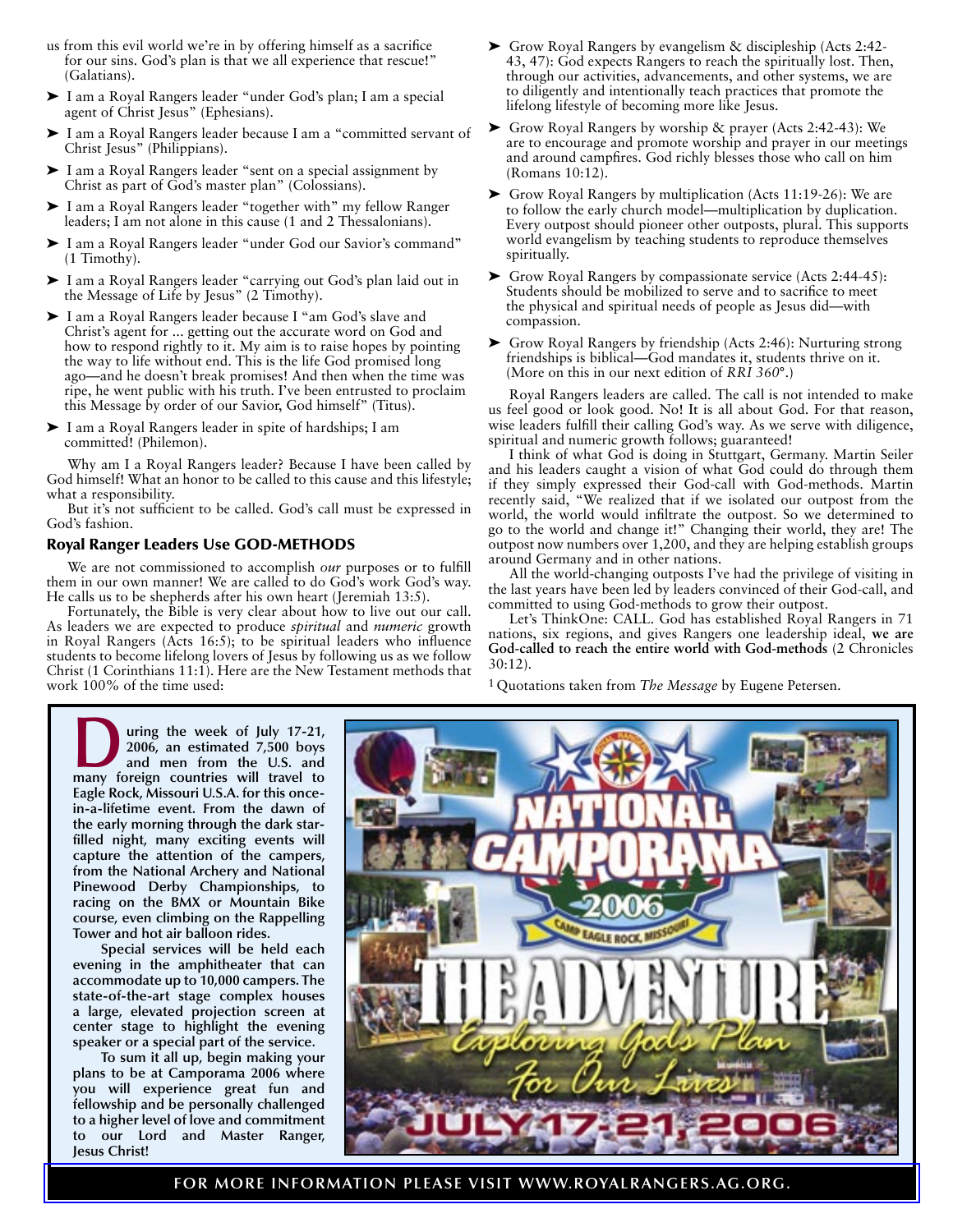

## **Royal Rangers Commit Themselves to "Unprecedented Evangelism"**

Poyal Rangers International (RRI) held<br>
an historic conference in Orlando,<br>
Florida, February 20-25, 2006. In<br>
Spanish, the conference was called<br>
Seminario de Actualización Latinoaméricano an historic conference in Orlando, Florida, February 20-25, 2006. In Spanish, the conference was called (SAL, which means salt). The purpose was to introduce new evangelistic program resources to the national Royal Rangers leaders in the Spanish-speaking world. 105 leaders (twice as many as originally expected) from Spain, Italy, Mexico, Central & South America, and the Caribbean attended.

The conference atmosphere was charged with energy as Puerto Rican trumpet player Willie Nieves opened each morning with a concert of praise. Guest speakers included: Dick Nicholson, Assemblies of God World Missions Regional Director for Latin America and the Caribbean; Richard Marriot, U.S. National Commander; Martin Seiler, leader of the world's largest Royal Rangers outpost (with just over 1,200 members located in Stuttgart, Germany); and Enrique Strochein, Assemblies of God General Superintendent of Argentina. The ministry of the Word stressed the importance of evangelism, prayer, and Holy Spirit enthusiasm, guidance and power to grow Royal Rangers.

In addition to the ample resources, instruction and motivation received, the national leaders enjoyed great fellowship. Many were so excited to be with fellow Ranger leaders from around the world that they stayed up all evening talking and interacting.

Perhaps the most exciting result of the conference was seeing the national commanders accept a challenge issued by Doug Marsh, director of RRI. Reciting the first part of the Royal Rangers pledge, "With God's help I will do my best to serve God,..." the national leaders committed themselves "to an unprecedented effort of Ranger-evangelism." As a group they set a goal to grow the ministry in Latin America and the Caribbean from 45,000 to over 250,000 within the next ten years!

RRI is most grateful to Pastor Saturnino Gonzalez of Iglesia El Calvario for being such a gracious host. Additionally, to the following churches for generously supporting the SAL and investing into the future of Ranger-evangelism overseas: Faith Assembly of God – Orlando, FL; Mandarin First Assembly – Jacksonville, FL; New Life Assembly – Kissimmee, FL; Victory Assembly – Lakeland, FL; Evangel Assembly of God – Wichita, KS.

There is little doubt this conference will be viewed as historic. What will follow is "unprecedented Rangerevangelism!" ❧



**SUPLORADORES** 

**DEBUT OF RESOURCES** *— A new evangelistic program was introduced for the Spanish-speaking world.*